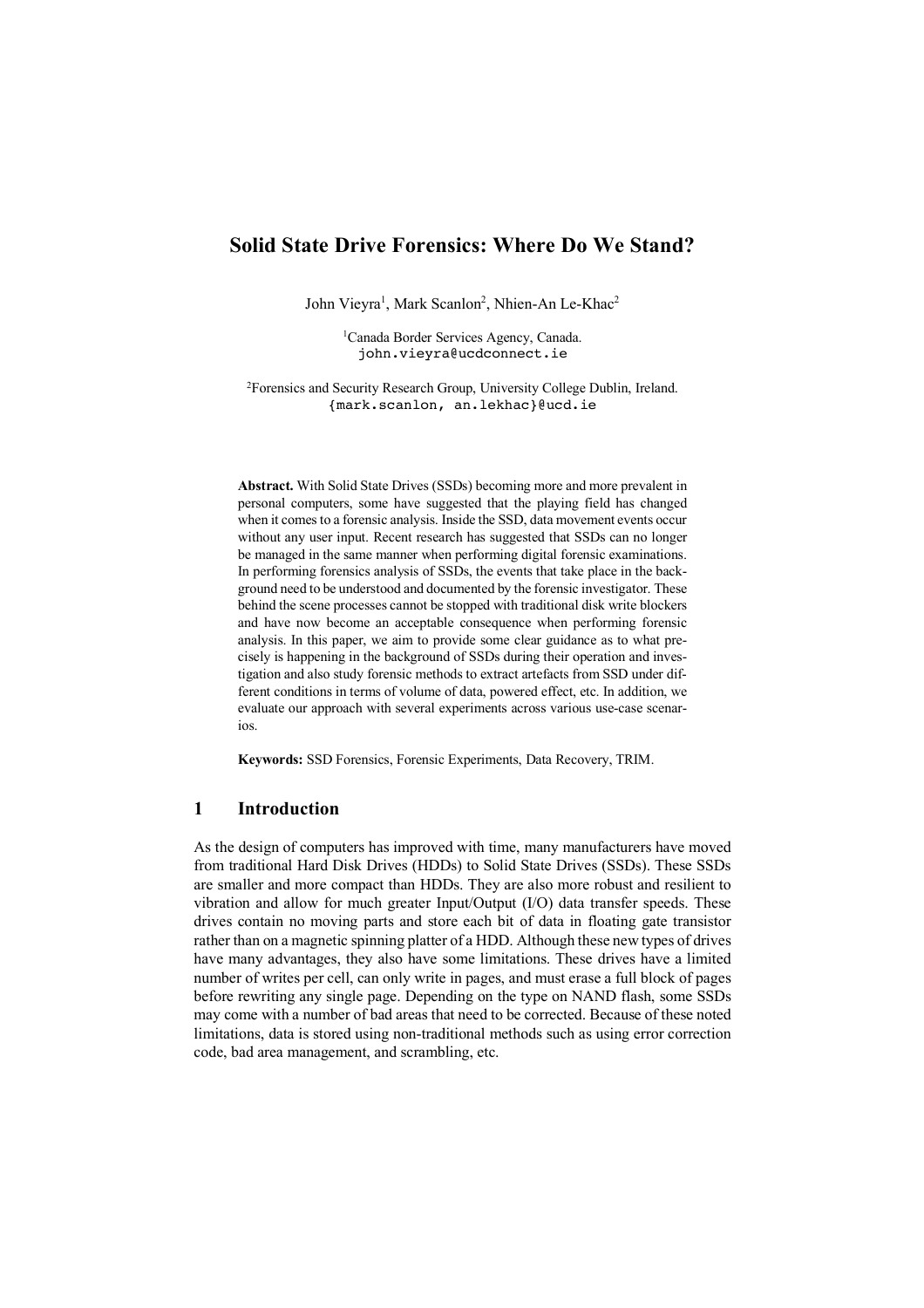On the other hand, these design changes have created much interest in the forensic community regarding how SSD data is stored and recovered from these non-traditional devices. Many papers have been written detailing how different SSDs are compared to the traditional HDDs. Some performance and forensic testing of these SSDs show disturbing results, such as nearly all the data being lost within a couple of minutes when a format command was sent [1]. This action by SSDs is "quite capable of essentially near-complete corrosion of evidence entirely under their own volition" [1]. These comments in the hands of a savvy criminal defense lawyer, could be wrongfully used to undermine the results of a competent forensics examiner. It was not the forensic examiner or the SSD itself that has caused the drive to delete its data, but the actions of the suspect entering the format command. The SSD simply reacted to the command as it has been designed to do. This is analogous to a suspect shredding documents to the point that they are irrecoverable just prior to a search warrant being executed. SSDs limitations have caused designers to implement many techniques to overcome some of these issues. Hardware manufacturers have added a system of garbage collection, wear levelling, and created TRIM to mitigate these limitations [3].

Mobile devices, e.g., smartphones and tablets, typically use NAND flash memory that interacts with the OS during the evidence recovery process. Every day, evidence is successfully entered in court retrieved from seized cellphones. Whether it is call logs or skype chats, this information is valuable in assisting the prosecution in criminal cases. However, every time a cellphone is turned on for an extraction, changes are made to the NAND Flash memory and the evidence is "walked on" during this process, i.e., in an analogous manner to walking onto a physical crime scene. Perhaps a boot loader needs to be installed on a cellphone so that the data area can be imaged, or a Factory Reset Protection Lock removed from an Android phone to allow circumvention of the device's passcode. In all cases, these methods need to slightly walk on the evidence. The premise of hashing the storage and subsequently ensuring that all images match the original hash no longer applies. The memory of a cellphone is constantly changing whenever power is applied to the controller. The process now requires that some evidence is deterministically changed for the greater good of the recovery process. However, this does not mean that evidence is added by the forensic examiner, and any changes must be kept to a minimum. Plus, once the NAND Flash memory is imaged it is now time to hash the image and confirm that all further image copies are verified with the hashing process [2].

Through the literature review for this work, we found that there is a gap in terms of forensic acquisition and analysis of SSD drives. Hence, we aim to provide some clear guidance as to what precisely is happening within the background of these SSDs and to demonstrate that most forensic Hard Disk Dive (HDD) procedures still stand when it comes to their analysis. The study we performed has been designed to recreate what would be found in any typical computer seizure. The analysis is designed to determine the following research answers:

- 1. Does the total amount of data stored on a SSD affect what evidence that can be recovered from the drive?
- 2. Does time the SSD is left powered on effect the available data?
- 3. What effects does TRIM have on the outcome of stored data within the drive?

2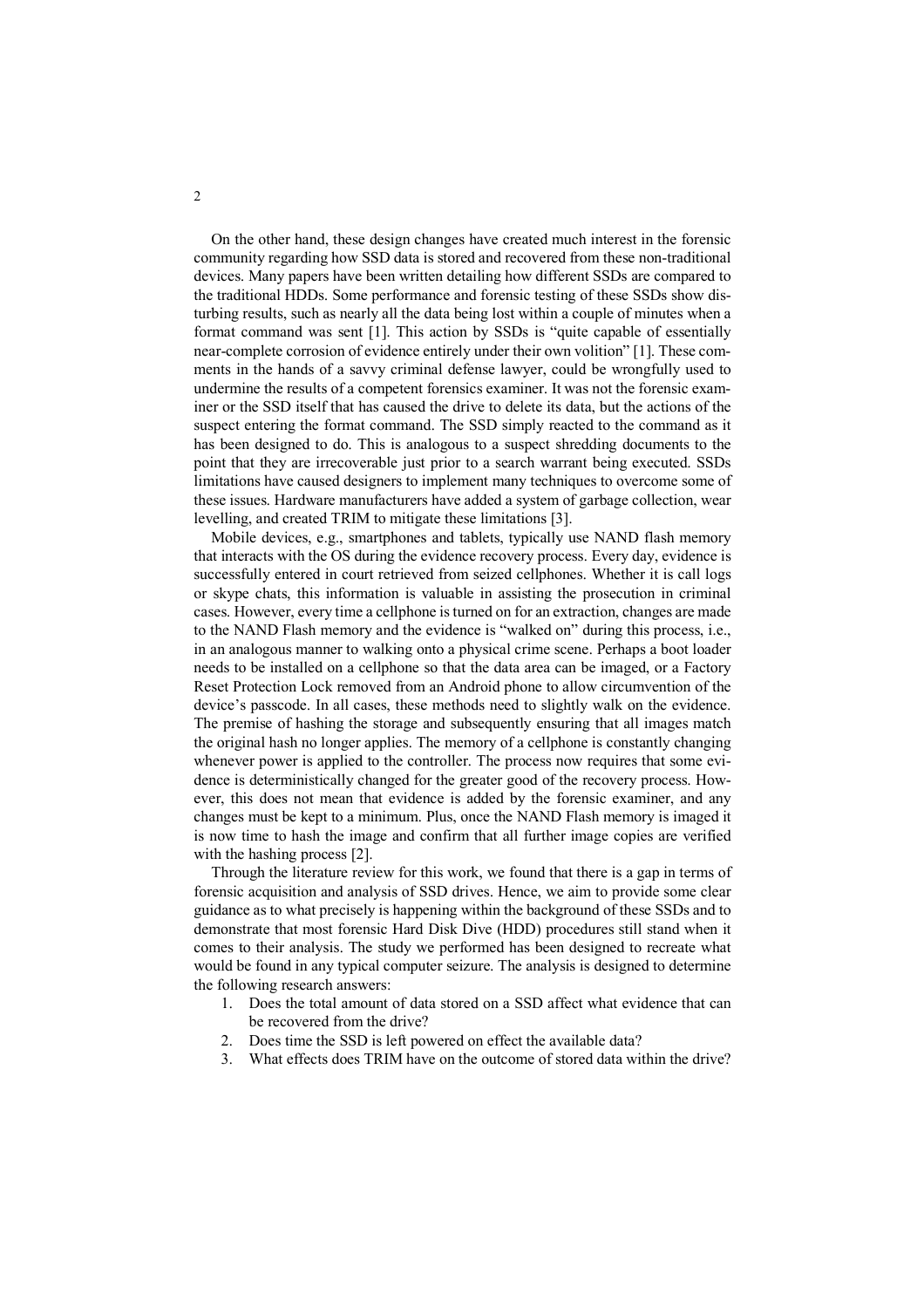- 4. When things do change, comparisons are performed to determine the effects of these changes.
- 5. How much data is left after formatting a SSD drive with both TRIM enabled and disabled?
- 6. Can we tell if garbage collection is happening in the background?

# **2 Solid State Drive Characteristics**

The Flash Translation Layer (FTL) is an abstraction layer between what the Operating System (OS) sees or communicates with, and the actual way the data is stored within the SSD. The FLT makes the SSD look like a HDD to the OS. The first two things hidden behind the FTL that are important: garbage collection and wear levelling.

# **2.1 Garbage Collection**

Garbage collection is a process that takes place in the NAND Flash memory to prepare memory cells for new data when they have previously been used to store data. NAND flash has many limitations that must be addressed by the controller chip. Some of these limitations are:

- It is unable to overwrite original data at the byte level.
- The smallest writable area is a page.
- It is made up of blocks of data containing pages.
- It has a limitation that only allows the memory to write in pages and delete in blocks. For data to be overwritten, the entire block must first be cleared. There is one exception to this, where the data to be written is a strict subset of the data. This means that the data has the exact same zero values and can write ones to zeros. It cannot write a zero to a one. If you want to write a zero to a one, then the entire block needs to be cleared and reset to accept new data.

When a page needs to be cleared you are required to clear the entire block. The problem here is that some of the adjacent pages in the same block may still have allocated data. In this case the allocated pages must be moved to a new block, and then the entire block is deleted, i.e., garbage collection. This does not solely happen when the OS tries to overwrite previous data. If the SSD supports TRIM, the OS sends a TRIM command to the SSD when it deletes data notifying the SSD that the area is no longer needed. The SSD controller then uses this information along with garbage collection to prepare new areas ahead of the time when it will be needed [4, 5].

## **2.2 Wear Levelling**

During the regular use of a computer, many files may be put on the device's storage and remain for the entire life of that computer. Typical users would also have many files that get updated regularly. This becomes a problem for the SSD as certain areas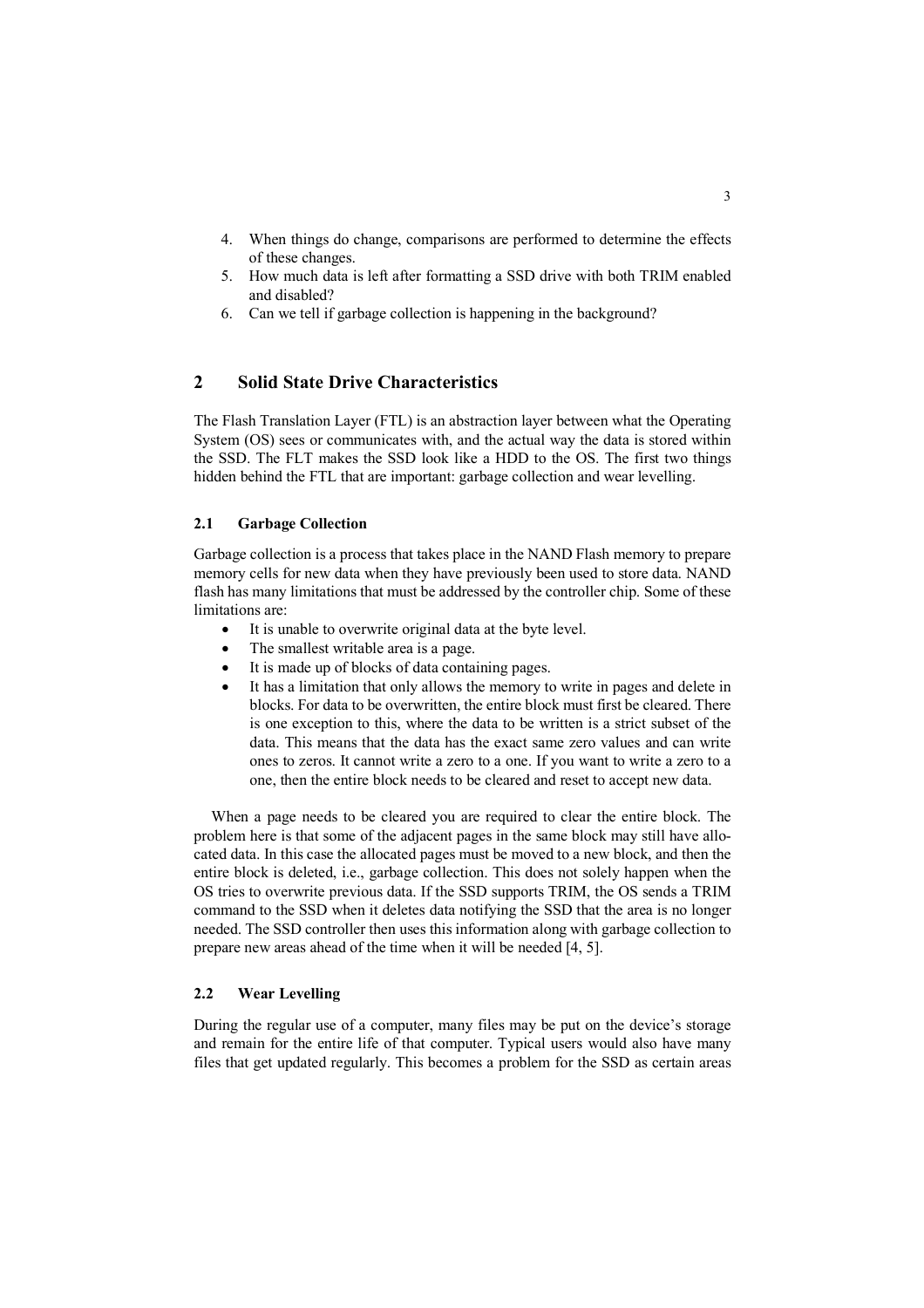might be hitting the end of their usable life, while others may have just one write cycle and never been erased. The ideal scenario would be to have all the blocks fail at the exact same time. By doing this you allow the longest lifespan of the drive and the best user experience. To facilitate this behavior, the SSD controller moves data around, so that areas with low write/erase cycles are now used more frequently. This happens inside the SSD and behind the FTL and is not transparent to the OS and the end user.

- There are three types of NAND flash memory and each type has a different lifespan:
	- Single-Level Cell (SLC): These are high performance, enterprise grade devices. They perform up to 100,000 program/erase cycles per cell. They have lower power consumption, with faster write speeds and a much higher cost (up to three times higher than MLC) [8].
	- Multi-Level Cell (MLC): This is average performance consumer grade storage. They perform up to 10,000 program/erase cycles per cell. They have higher density (two or more bits per cell), a lower endurance level than SLC, and a lower cost (up to 3 times lower than SLC). These are used in consumer goods and are not suggested for critical applications that have frequent updates of data [8].
	- Three-Level Cell (TLC): These are the lower performance, lowest cost option. They perform up to 5,000 thousand program/erase cycles per cell. They have the highest density (three bits per cell), lower endurance level, and slower read/write speeds than MLC. They are a good fit for low end consumer products and are not recommended for critical applications that have frequent updates of data [6].

#### **2.3 Data Behind the FTL**

Since the data stored on SSDs is hidden behind the FTL, to directly examine it, the memory chips must be removed from the SSD circuit board. The NAND flash memory can now be directly read bypassing the controller. When we read each chip, we have no way of determining how the controller has stored the data and what it will take to put it back into a usable format. The details of the controller and the firmware are trade secrets of the manufacturer. The companies manufacturing these SSDs want to hide their technique for providing the best possible performance. To determine how SSDs store the data, visual storage representation software is used to display the data. This software also allows you to reassemble the data. Two companies that have designed products to recover this data in this way are ruSolute and ACE Labs [7].

### **2.4 TRIM**

TRIM is a term (not an acronym) used to identify certain ATA commands that allow the OS to notify the SSD controller that data is no longer needed. The meaning of word TRIM is simply coming from the fact that the area of the drive is reduced or trimmed (made smaller). TRIM became necessary to allow the OS to tell the SSD that an area is no longer needed.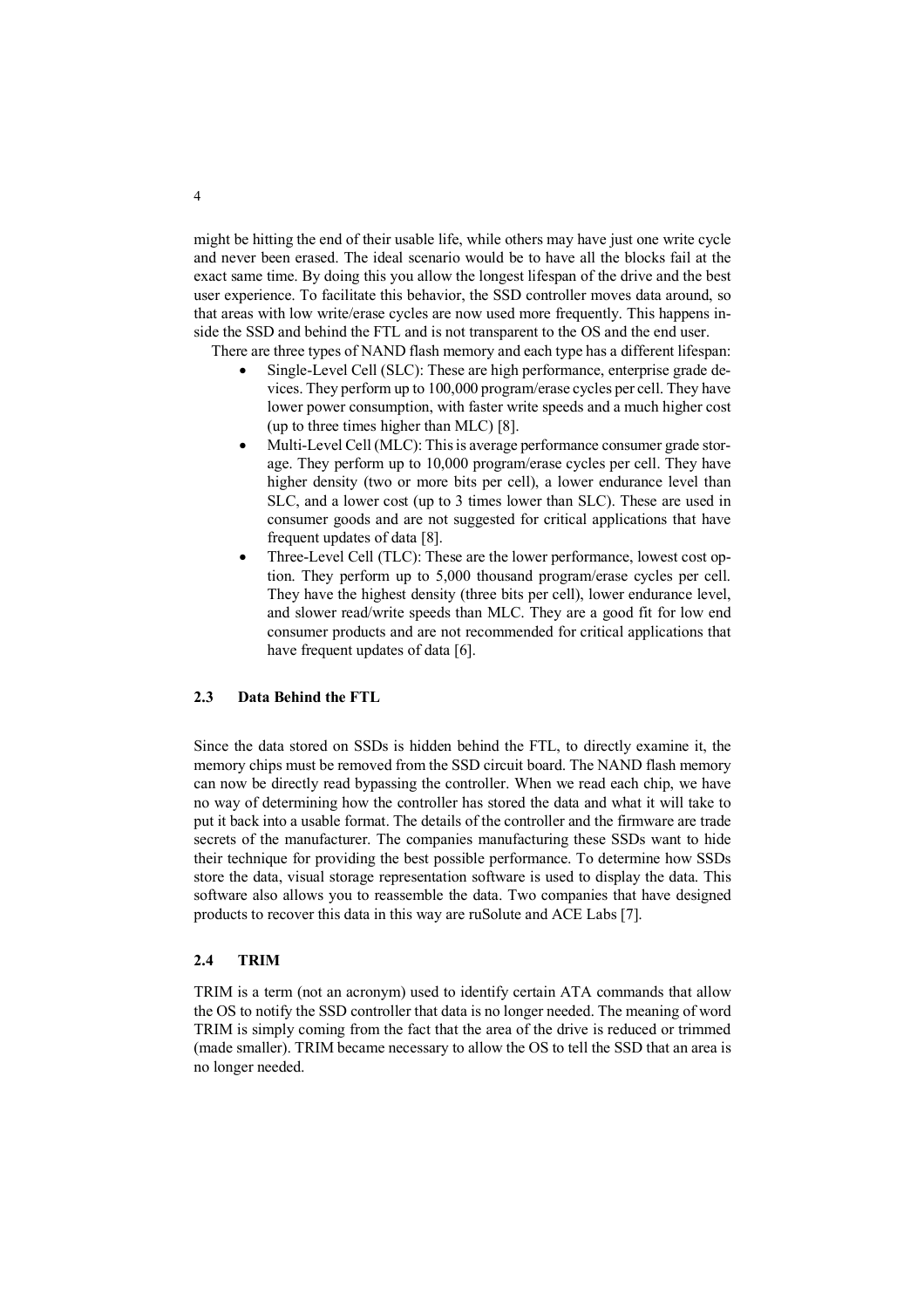In the case of HDDs, when the OS deletes a file, the OS updates the file allocation table and marks the area as unallocated. The underlying data is not deleted from the HDD. This becomes a problem for SSDs since they need to prepare deleted areas before allowing any new data to be saved in this area. SSDs are required to write in pages (usually 512 bytes) and delete in blocks. This process works fine if the drive is not full and has available space to write its data, however when the drive starts to become full things change drastically. The drive now needs to find a page to store the data. This makes the controller work harder to try and find available space. To do this, it will start moving allocated pages from blocks with many unallocated pages to new blocks. It then clears the entire block, i.e., garbage collection. This results in a significant slowdown of the device. TRIM attempts to overcome this issue by providing a way for the OS to tell the SSD that it no longer needs certain areas. The SSD controller is now able to perform many of the functions needed to clear data well in advance of any need from the OS. These internal processes could also be done at times when the SSD is under minimal load causing the process to be hidden or masked from the user. For TRIM to be active, three things need to be present: the OS must support it, it must be supported by the SSD, and it must be supported by the file system that is used.

# **3 Related Work**

NIST suggest that modern SSDs are subject to a process that is "self-corrosive" [2]. It suggests that these self-corrosive processes are done in the absence of computer instructions. Gubanov et al. [4] explain how the data destruction process is only triggered by the TRIM command, and the data destruction itself is carried out by the separate process of background garbage collection. The authors also explain why different outcomes are found as a result of analysis when TRIM is operating. In some cases, they found all zeros, and other times they find actual data. This is explained because some drives implement Deterministic Read After TRIM (DRAT) and Deterministic Zeroes After TRIM (DZAT). With DZAT the drive returns all-zeros immediately after the TRIM command releases a certain data block. In the case where a drive uses non-deterministic TRIM, each read command after TRIM may result in different data. In some cases, the data read can return different non-original data, not because the data has been cleaned, but because the SSD controller says that there is no valid data held in these areas. Some areas of logically corrupted data allow for recovery since the TRIM command is not issued over corrupted areas. A portion of the authors' conclusion is very important, where they note that many SSDs follow the DRAT approach, and therefore a simple format of the drive is likely to instantly render all the data inaccessible to standard read operations. Write blockers will have no effect to stop this process.

The comparison of reactions in SSD drives using different file systems and TRIM has been detailed in [8]. This is the first analysis over different file systems including NTFS, EXT4, and HFS+ that support TRIM on SSDs. This paper explains that when TRIM is enabled, the OS notifies the drive that data has been deleted from its location and then marks the location as invalid. In this paper, the authors determined that when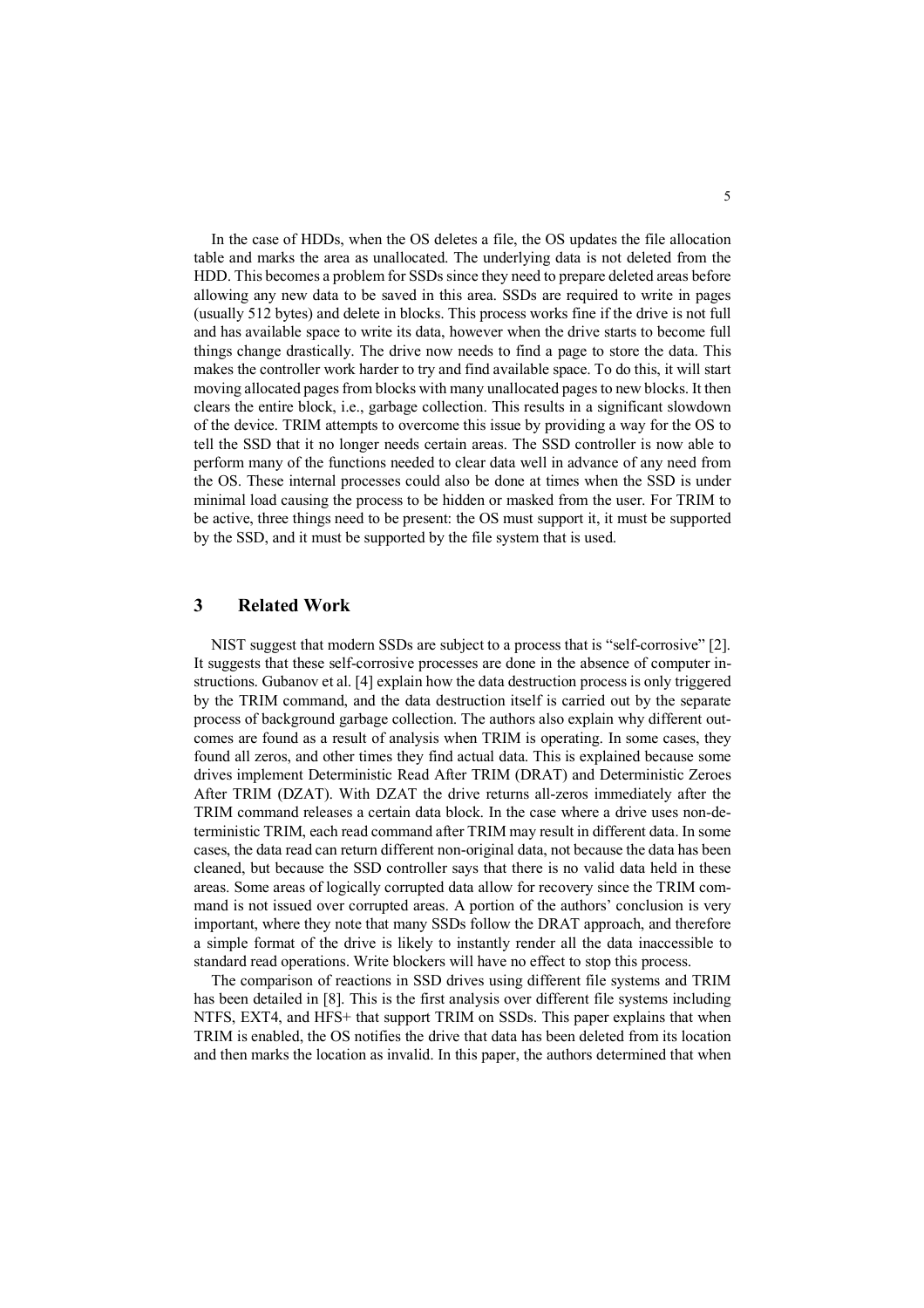TRIM was enabled, the deleted data was purged and unrecoverable within minutes. This was not the case in EXT4 as the commands are sent in batches and therefor may not be sent immediately. They also found that manual TRIM being used as an antiforensics method was not very successful and suggested the use of the ATA Secure Erase standard built into most SSDs.

Bednar and Katos presented two challenges for digital forensics of SSDs [9]. The first is that data that has been deleted is not necessarily removed from the disk because the logical structures are not necessarily mapped to physical locations on the disk. Data is required to be processed through a complex algorithm that is known only to the manufacturer. The second is that the controller purges data on its own independently of the OS. This happens whenever the drive is powered on. The authors also suggested two options to overcome these issues. One being that the memory chips could be removed from the drive and read independently. The data could be put back together for analysis. The second option would be to remove the drive controller and replace it with one that is forensically safe to recover all the data. The later would be considered almost impossible due the many different variations available as well as the difficult requirement to tamper with the evidence. The authors suggested that hash functions cannot be used to determine the integrity of SSDs as they will inevitably change over time. This will result in potentially different hash values each time they are imaged. The use of write blockers is somewhat negated as they will not stop the writes made internally to the data on the memory chips. The write blockers are attached outside of the drive on the SATA cable; therefore potentially making the data not acceptable for use in court.

Shah et al. studied the forensic potentials of SSDs from different manufacturers and determined what data will be available after deletion from the SSD. It is suggested that data can be recovered from an SSD in a similar manner as a HDD if the SSD does not have background garbage collection and TRIM has been disabled. They also indicate that data can be recovered after the SSD has been formatted. The use of TRIM only functions when the drive is connected to the SATA or NVMe primary channel. In cases where the drive is connected via a secondary SATA channel or via a USB connection, TRIM does not function, and therefore the deleted data is entirely available for recovery.

With empirical analysis, King et al. [11] tries to show how much data is retained on 15 different SSDs. The authors listed drive models with details of how much data is recovered with and without TRIM enabled. The authors found that data recovery using TRIM-enabled disks was practically impossible for large disks, showing a near zero percent of data. For the small files, these results varied with the SSD manufacturer. Some reported 25-30%, while Intel reported zero percent. They suggested that different results were caused by Intel using a proprietary controller software, while the others used software licensed from Indilinx. They also found that without TRIM (using Windows XP), they could recover almost 100% of the data. This occurred for both large and small files. An important point was that they seemed to be able to recover higher percentage of data when dealing with high usage disks. They commented that this was likely due to garbage collection struggling to prepare disk space when dealing with high usage. They found that the TRIM command has made all data not recoverable. Without TRIM enabled, allows for nearly 100% of the data being recovered. They state that "as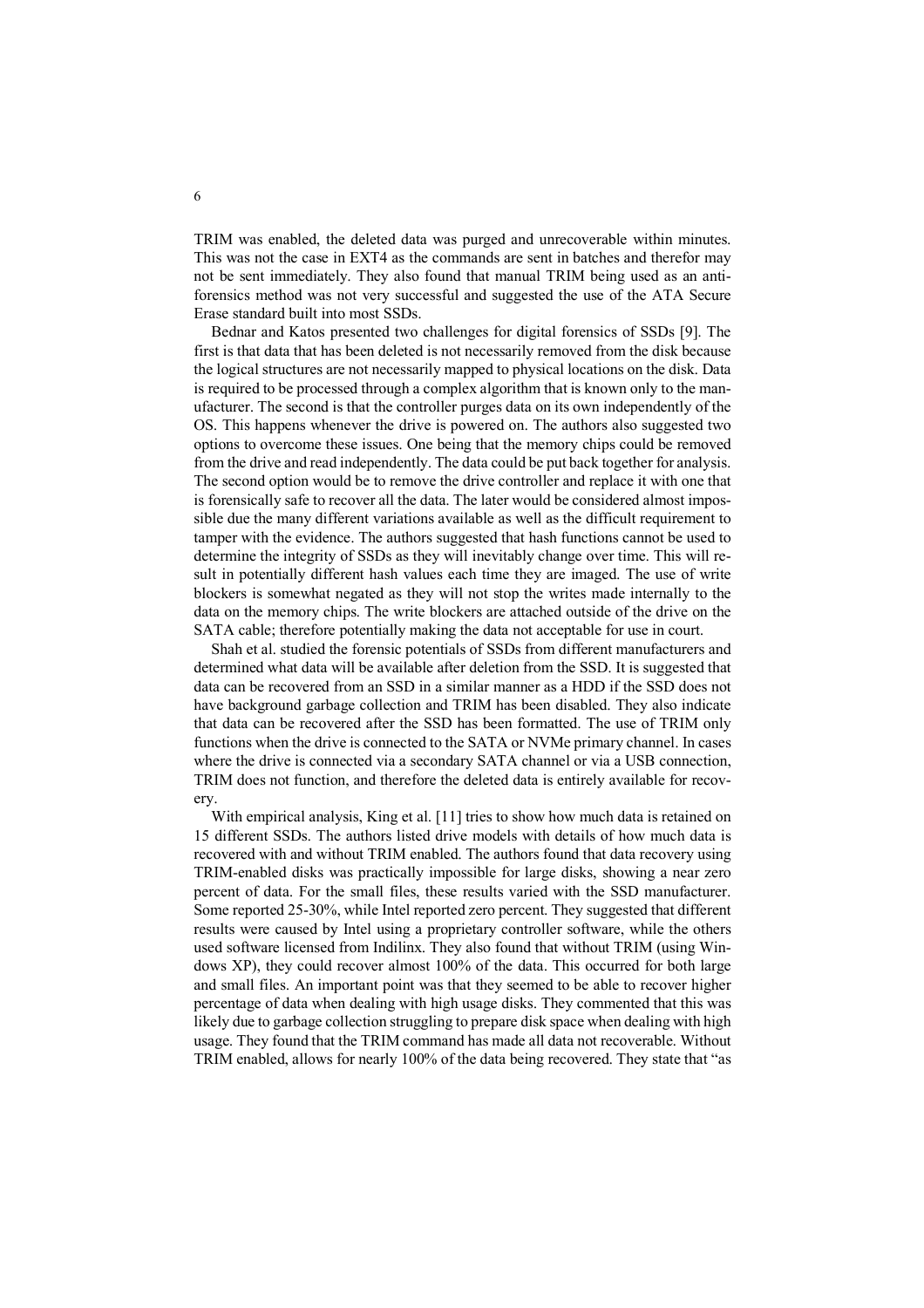SSD adoption grows as well as use of Windows 7 and other TRIM-supported OS's, traditional data recovery will no longer be a viable option for Investigators."

# **4 Experiments and Findings**

In order to answer the research questions raised in the introduction, this section describes several case studies with analysis.

## **4.1 Platforms**

In this section, we describe the datasets and hardware we used in our experiments. The sample data needed to fill large a volume of drive space and needed to be a type of data that can be measured in free space after deletion. To do this, large text files were created with a repeating string value followed by a unique MD5 hash value. By using an alliteration multiple repeating values could be output to numerous text files thereby filling a folder to a pre-selected volume. The string and MD5 combination is then used to name the folder created to store all the data. Briefly, we have a folder named with the string and MD5 hash combination and numerous text files containing the sample data, as can be seen in Figure 1. Each of these folders will be searched for the string-MD5 combination. A count of the number of hits will be recorded for comparison, shown in Figure 2. This data will then be used to determine the percentage of recovered data in each case.

| File1 - Notepad                                                                         |  | × |  |
|-----------------------------------------------------------------------------------------|--|---|--|
| File Edit Format View Help                                                              |  |   |  |
| 10GBDeletedPart11fb63b1481367212c1855b3885e6b8c210GBDeletedPart11fb63b14813 ^           |  |   |  |
| 1fb63b1481367212c1855b3885e6b8c210GBDeletedPart11fb63b1481367212c1855b3885e             |  |   |  |
| c1855b3885e6b8c210GBDeletedPart11fb63b1481367212c1855b3885e6b8c210GBDeleted             |  |   |  |
| 10GBDeletedPart11fb63b1481367212c1855b3885e6b8c210GBDeletedPart11fb63b1481 <sup>:</sup> |  |   |  |
| 1fb63b1481367212c1855b3885e6b8c210GBDeletedPart11fb63b1481367212c1855b3885e             |  |   |  |
| c1855b3885e6b8c210GBDeletedPart11fb63b1481367212c1855b3885e6b8c210GBDeletec             |  |   |  |
| 10GBDeletedPart11fb63b1481367212c1855b3885e6b8c210GBDeletedPart11fb63b14813             |  |   |  |
| 1fb63b1481367212c1855b3885e6b8c210GBDeletedPart11fb63b1481367212c1855b3885e             |  |   |  |
| c1855b3885e6b8c210GBDeletedPart11fb63b1481367212c1855b3885e6b8c210GBDeletec             |  |   |  |
| 10GBDeletedPart11fb63b1481367212c1855b3885e6b8c210GBDeletedPart11fb63b14813             |  |   |  |
| 1fb63b1481367212c1855b3885e6b8c210GBDeletedPart11fb63b1481367212c1855b3885e             |  |   |  |
| c1855b3885e6b8c210GBDeletedPart11fb63b1481367212c1855b3885e6b8c210GBDeletec             |  |   |  |
| 10GBDeletedPart11fb63b1481367212c1855b3885e6b8c210GBDeletedPart11fb63b14813             |  |   |  |
| 1fb63b1481367212c1855b3885e6b8c210GBDeletedPart11fb63b1481367212c1855b3885e             |  |   |  |
|                                                                                         |  |   |  |
| <                                                                                       |  | ⋗ |  |

**Fig. 1.** View of sample of repeating data inside the one of the text files.

| 10GBDeletedPart11fb63b1481367212c1855b3885e6b8c2 | 6/20/2017 1:35 PM  | File folder |
|--------------------------------------------------|--------------------|-------------|
| 10GBDeletedPart39f9742c5e846923e5f5fb97f8ef8ce70 | 6/21/2017 6:49 AM  | File folder |
| 10GBDeletedPart239543f748d0f07ec971206310a4f2122 | 6/21/2017 6:25 AM  | File folder |
| 10GBDeletedPart464092f00c0b623d7b8334581d16d2c03 | 6/21/2017 10:17 PM | File folder |
| 50GBAllocated757ccb014947e1129366093f02153fbc    | 6/20/2017 12:12 PM | File folder |

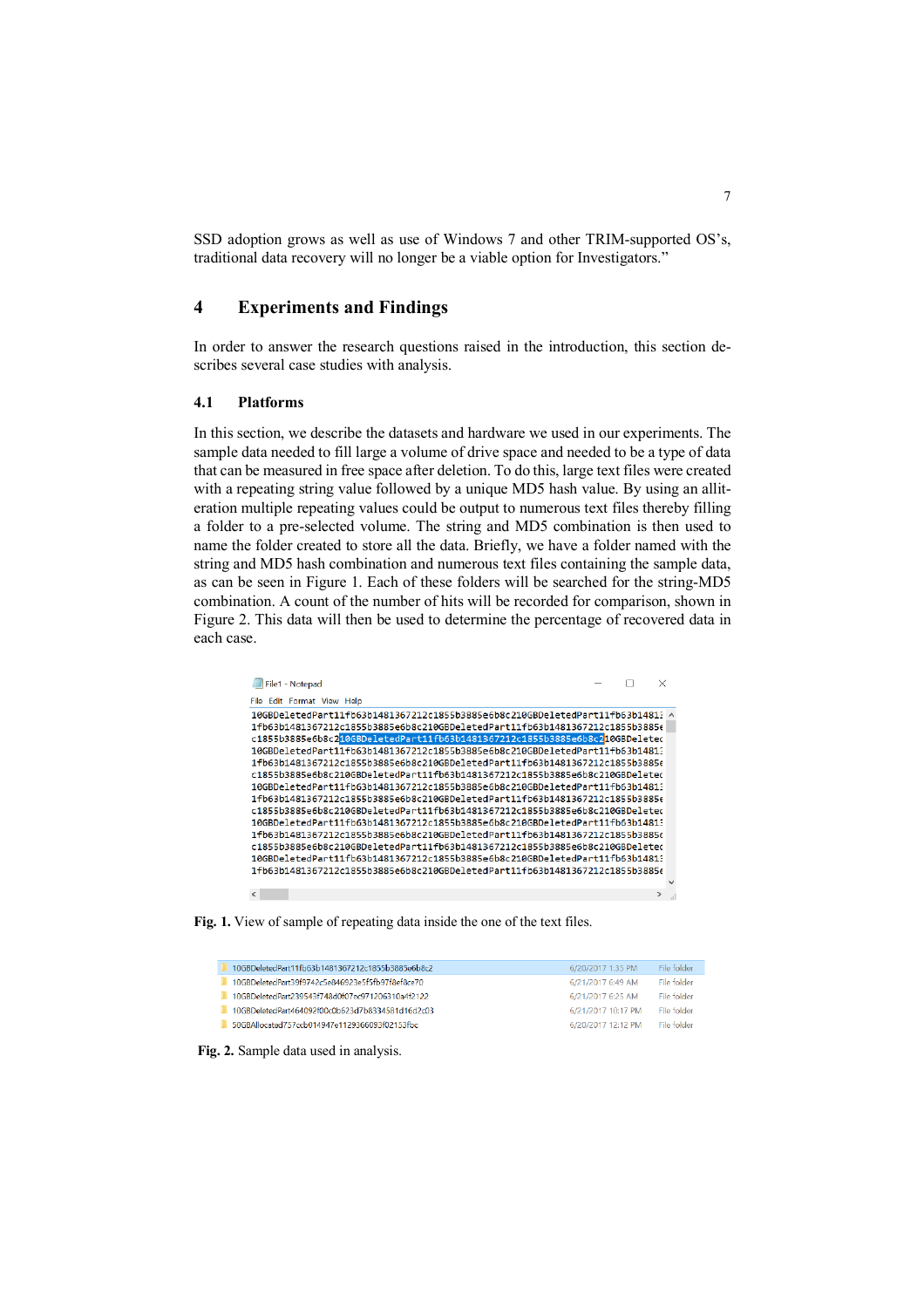Twelve drives (two of each model) were used in our experiments. These were brand new and had not been used for any other purpose. Ten of the drives were 250 GB and two were 500 GB. Each drive is attached to a Z87X-UDSH Gigabyte motherboard, Intel i7 4770 CPU @ 3.5 GHz computer, on the primary SATA channel. Windows 10, 64-bit Pro edition was installed on a NTFS partition. This is done to represent a reallife scenario where a laptop or desktop computer is encountered during a typical search warrant. The odd numbered drives were confirmed to have TRIM operating by using the command line entry fsutil behavior query DisableDeleteNotify. If the response received is DisableDeleteNotify =  $0$ , then TRIM is turned on. The even numbered drives had the TRIM turned off using the fsutil behavior set Dis $able \text{Delta}$  = 1, and then confirmed using fsutil behavior query DisableDeleteNotify. If TRIM is turned off correctly the response received is DisableDeleteNotify = 1.

## **4.2 Experiment 1**

Through this experiment, we aim to reply the research questions 1, 2, 3 and 4 raised in Section 3.

Four sets of data folders were copied to each drive. Each set represents approximately twenty-five percent of the 250GB drive volume (in the case of the 500GB drives, two sets are copied each time). These sets contain a 50GB folder of allocated data that will be left on the drive and not deleted. The sets also contain an additional 10 GB of data that will be deleted immediately without going to the recycle bin (i.e., "shift delete" to emulate user behavior). Each of these 10 GB folders will be unique to the set. After each set is copied to the drive, the drive is imaged immediately using either a Tableau TD2 Forensic Imager, or a Tableau T35u Forensic SATA/IDE Bridge and FTK Imager software version 3.4.3.3. The drive is then left powered on idle for one hour and reimaged. After a further 8 hours of being powered on idle, it is again imaged one final time. This entire process is completed three more times, each time after adding another set of data containing an additional twenty-five percent of data.

Each image is then opened in X-ways forensics Version 19.0 SR-4 x64 software and a text search is initiated for each of the combined string and MD5 values with the option selected to count the number of hits. These values will be compared to the original data that was added and then deleted to determine how much data can be recovered. This will be completed four times in total, once after each additional amount of data is added. Comparisons will be made and percentages will be calculated for each type of data, trying to determine how much is recoverable after each addition. In cases where the image hash of the one hour and eight hour images match the zero hour hash, then only one of the images will be searched as the data will be exactly the same. In any cases where the zero hour, one hour, or eight hour hashes do not match, then the different images will be compared in X-ways forensics to try and determine what has changed. These comparisons should be able to tell if any changes are taking place inside the SSD that are visible to the OS through the FTL.

First part of this experiment consisted of adding data to fill approximately 25 percent of the drive. The analysis of this experiment showed varying amounts of data available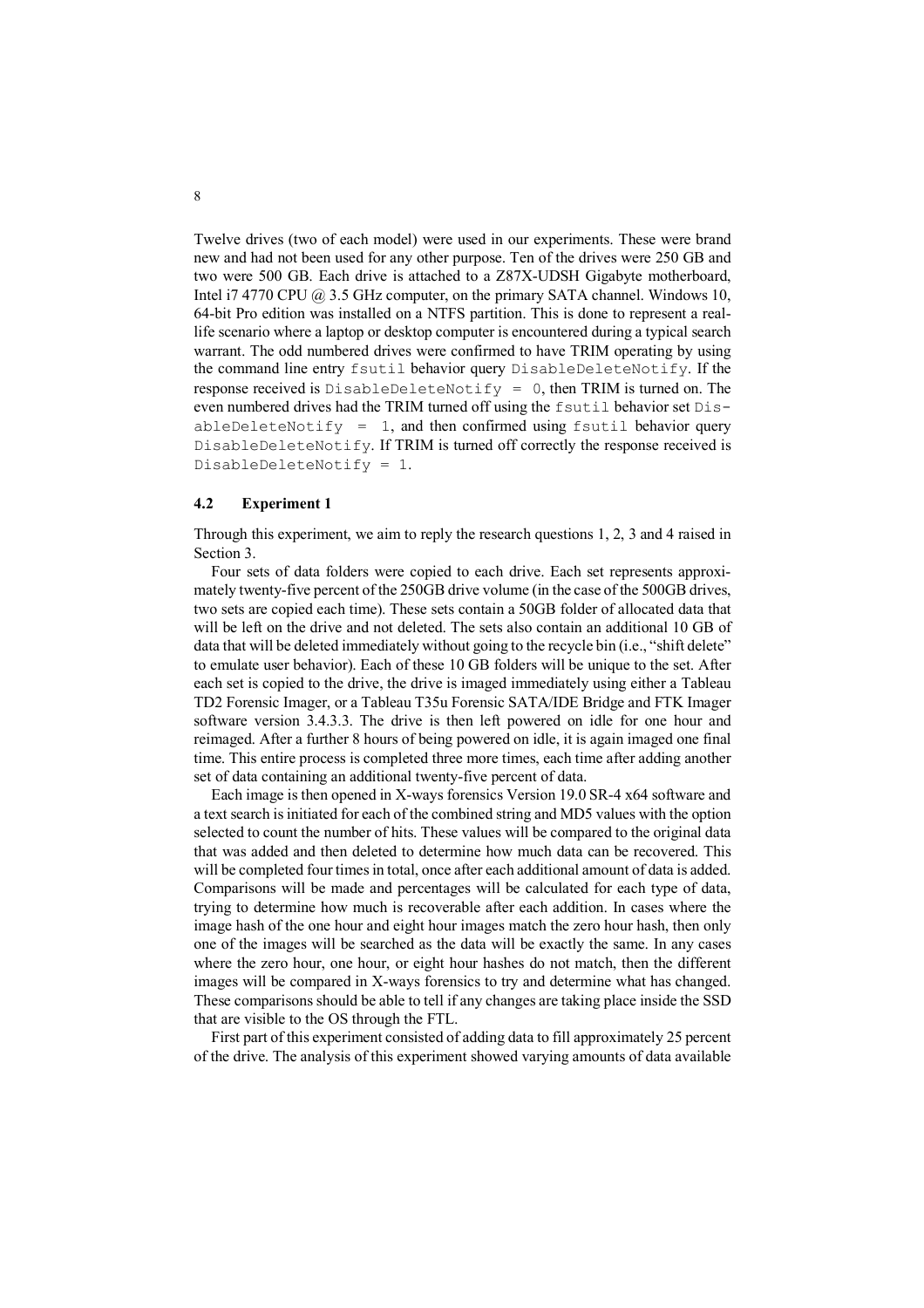for recovery. These were found to be from a fraction of a percent to nearly all the data available for recovery after data deletion. What was clear from the results is that drives that had TRIM enabled on the OS, had significantly lower amounts of data available for recovery. The images taken at the 0 hour, 1 hour, and 8 hours, as can be seen in Figure 3, were all the same, i.e., their hashes matched.



**Fig. 3.** Recovered data percent, first data set (even numbered drives had TRIM disabled, odd numbered drives had TRIM enabled). Note: Drives 3 and 4 were over twice the size of the others.

The second part of this experiment consisted of adding another 25 percent (50% full) of data to the drive. The analysis of this experiment again showed varying amounts of data available for recovery. These were found to be from a fraction of a percent to about 50 percent of the data was available for recovery after data deletion. What is again clear from the data is that drives that had TRIM enabled on the OS, had significantly lower amounts of data available for recovery. The images taken at the 0 hour, 1 hour, and 8 hours, as outlined in Figure 4, were again all the same, i.e., their hashes matched.



**Fig. 4.** Recovered data percent, second data set (even numbered drives had TRIM disabled, odd numbered drives had TRIM enabled).

The third part of this experiment consisted of adding another 25 percent (75% Full) of data to the drive. The analysis of this experiment again showed varying amounts of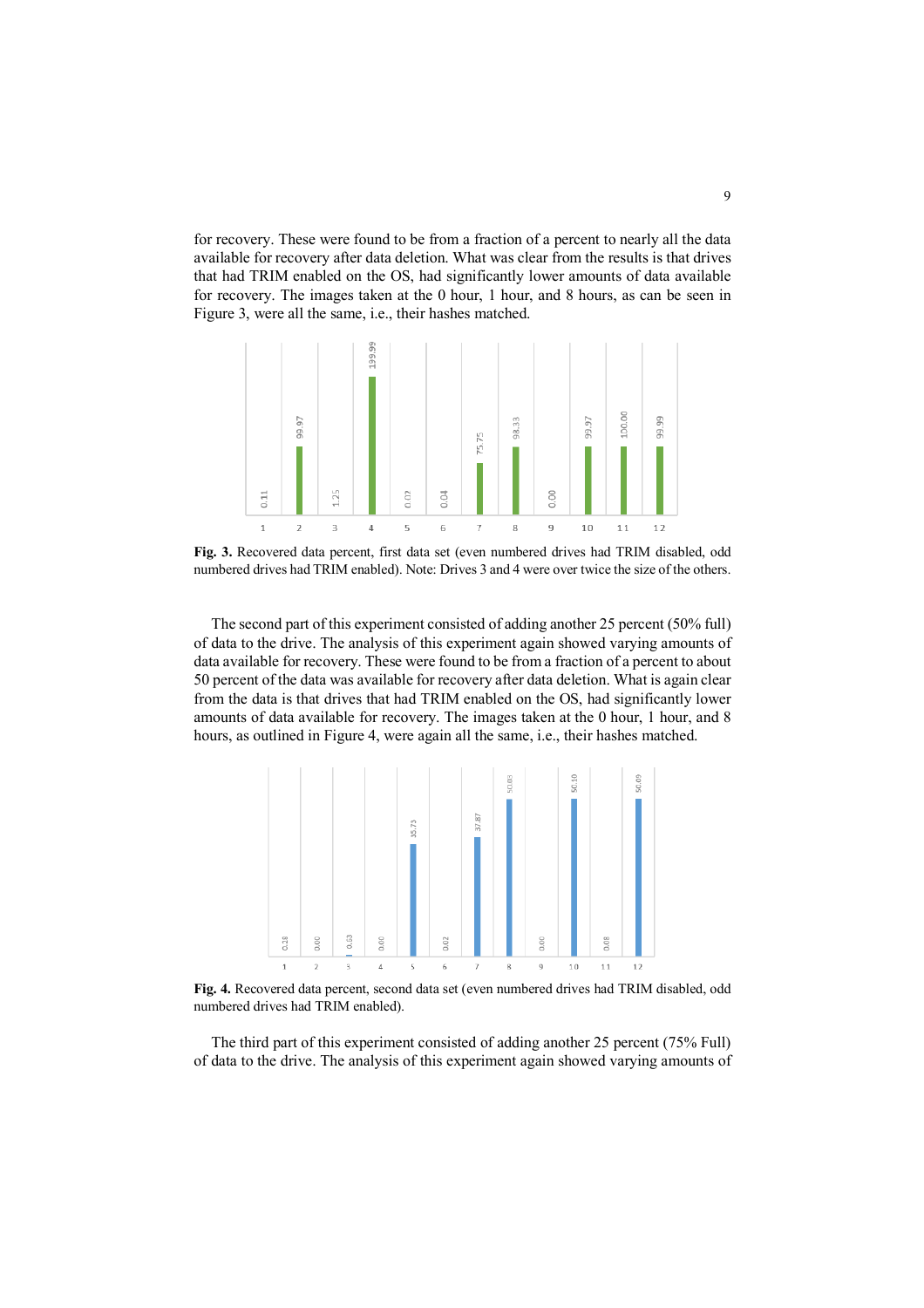data available for recovery. These were found to be from a fraction of a percent to about 65 percent of the data was available for recovery after data deletion. What is again clear from the data was that drives that had TRIM enabled on the OS, had significantly lower amounts of data available for recovery. The images taken at the 0 hour, 1 hour, and 8 hours, as shown in Figure 5, were again all the same, i.e., their hashes matched.



**Fig. 5.** Recovered data percent, third data set (even drives had TRIM disabled, odd drives had TRIM enabled).

The fourth part of this experiment consisted of adding another 25 percent (nearly 100% Full) of data to the drive. The analysis of this experiment again showed varying amounts of data available for recovery. These were found to be from a fraction of a percent to about 65 percent of the data was available for recovery after data deletion. What is again clear from the data was that drives that had TRIM enabled on the OS, had significantly lower amounts of data available for recovery. The images taken at the 0 hour, 1 hour, and 8 hours, as outlined in Figure 6, were again exact matches.



**Fig. 6.** Recovered data percent, fourth data set (even numbered drives had TRIM disabled, odd numbered drives had TRIM enabled).

The analysis of this data showed that data did not change over time and what seems to make the drive reduce the amount of previously deleted data from being recovered is the addition and deletion of data and not the time that the drive is powered on.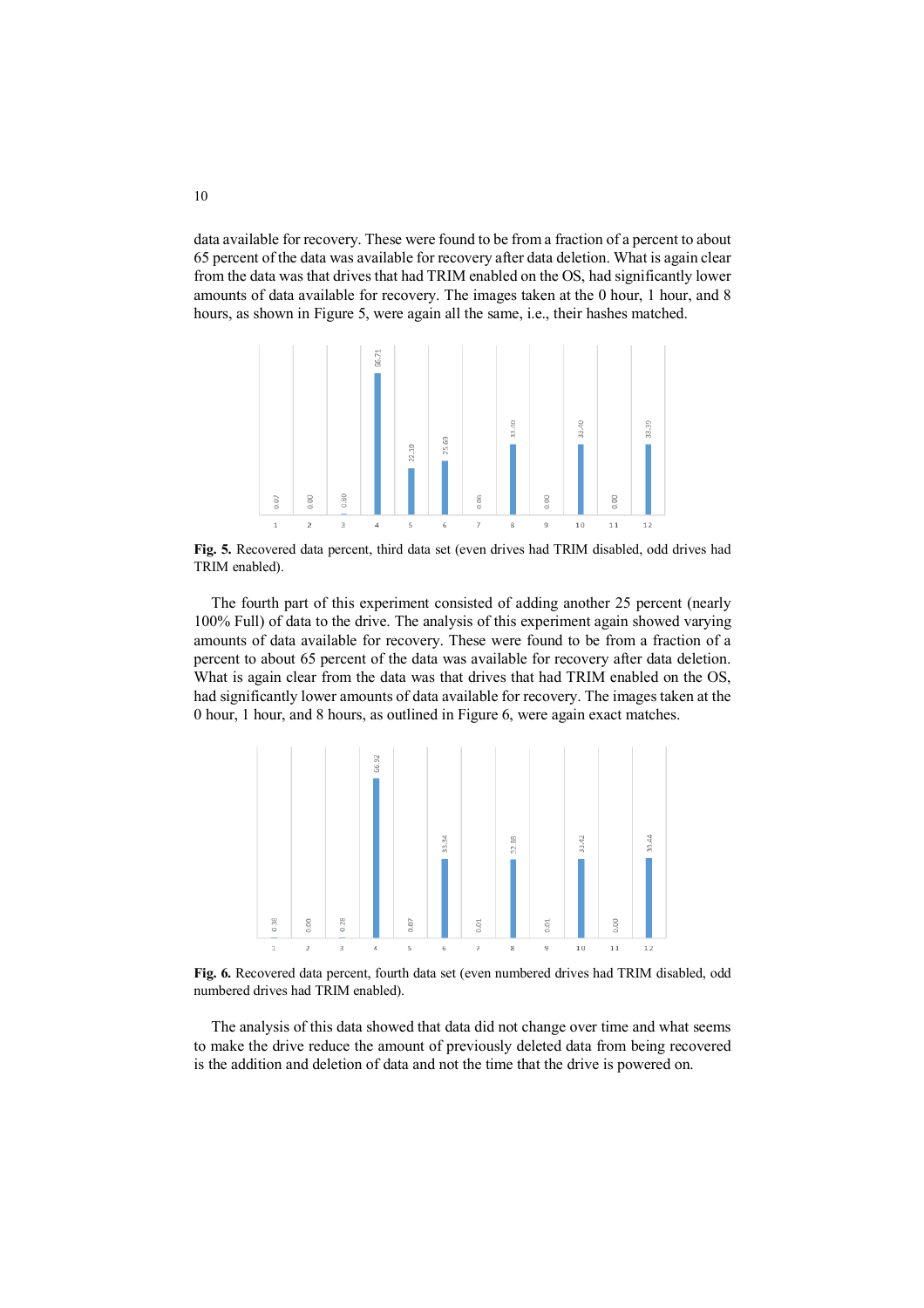#### **4.3 Experiment 2**

In this experiment, we aim to find out "how much data is left after formatting a SSD drive with both TRIM enabled and disabled?". We are filling drives to near full capacity and formatting the drive.

The drives outlined in Experiment 1 are also used in Experiment 2. Drive 3 to 12 each have additional data added so that the free space is below 1 GB. Each of these drives is then imaged using the same process as Experiment 1. Drives 1 and 2 will not have any additional data added besides the operating system. These two drives will be used as bootable drives on the Primary SATA channel with Drives 3 to 12 being quick formatted on the secondary channel. Drive 1 is matched to Drives 3, 5, 7, 9, and 11, so that the odd drives are formatted with a TRIM enabled OS. Drive 2 is matched to Drives 4, 6, 8, 10, and 12, so that even drives are formatted with a TRIM disabled OS.

Once all the drives are formatted, they will be immediately shut down. All ten drives will be reimaged, and then again after being powered on and left idle for an additional 8 hours.

Each image is then opened in X-ways Forensics Version 19.0 SR-4 x64 software and a text search is initiated for each of the combined string and MD5 values with the option selected to count the number of hits. The amount of recovered data from images taken before the formatting will be compared to the recovered data from images taken after the formatting. From this data an analysis of how formatting the drives will affect the data recovery.

The results showed that all the data was removed and set to zeros on eight of the drives, however two drives (Drives 5 and 6) had nearly all the data available for recovery. This abnormality is difficult to understand without knowledge of the inner workings of the devices' firmware. The TRIM version containing 99.63% and the Non-TRIM version containing 82,83%, as shown in Figure 7.

|          | <b>Before Format</b>        | <b>After Format</b>         |
|----------|-----------------------------|-----------------------------|
| Drive 1  |                             |                             |
| Drive 2  |                             |                             |
| Drive 3  | 10,000.334,198              | 0                           |
| Drive 4  | 10,000,078,637              | 0                           |
| Drive 5  |                             | 4,444,480,004 4,428,146,536 |
| Drive 6  | 4.444.492.854 3.681.448.761 |                             |
| Drive 7  | 4,444,481,343               | 0                           |
| Drive 8  | 4,444,480,371               | 0                           |
| Drive 9  | 4,444,483,675               | $\overline{0}$              |
| Drive 10 | 4,444,480,004               | O                           |
| Drive 11 | 4,444,483,170               | $\overline{0}$              |
| Drive 12 | 4,444,524,993               | Ω                           |

**Fig. 7.** Amount of recovered data after a format on Drives 3 to 12 (Drive 1 and 2 were used as the base OS drives and therefore no data was gleamed from them).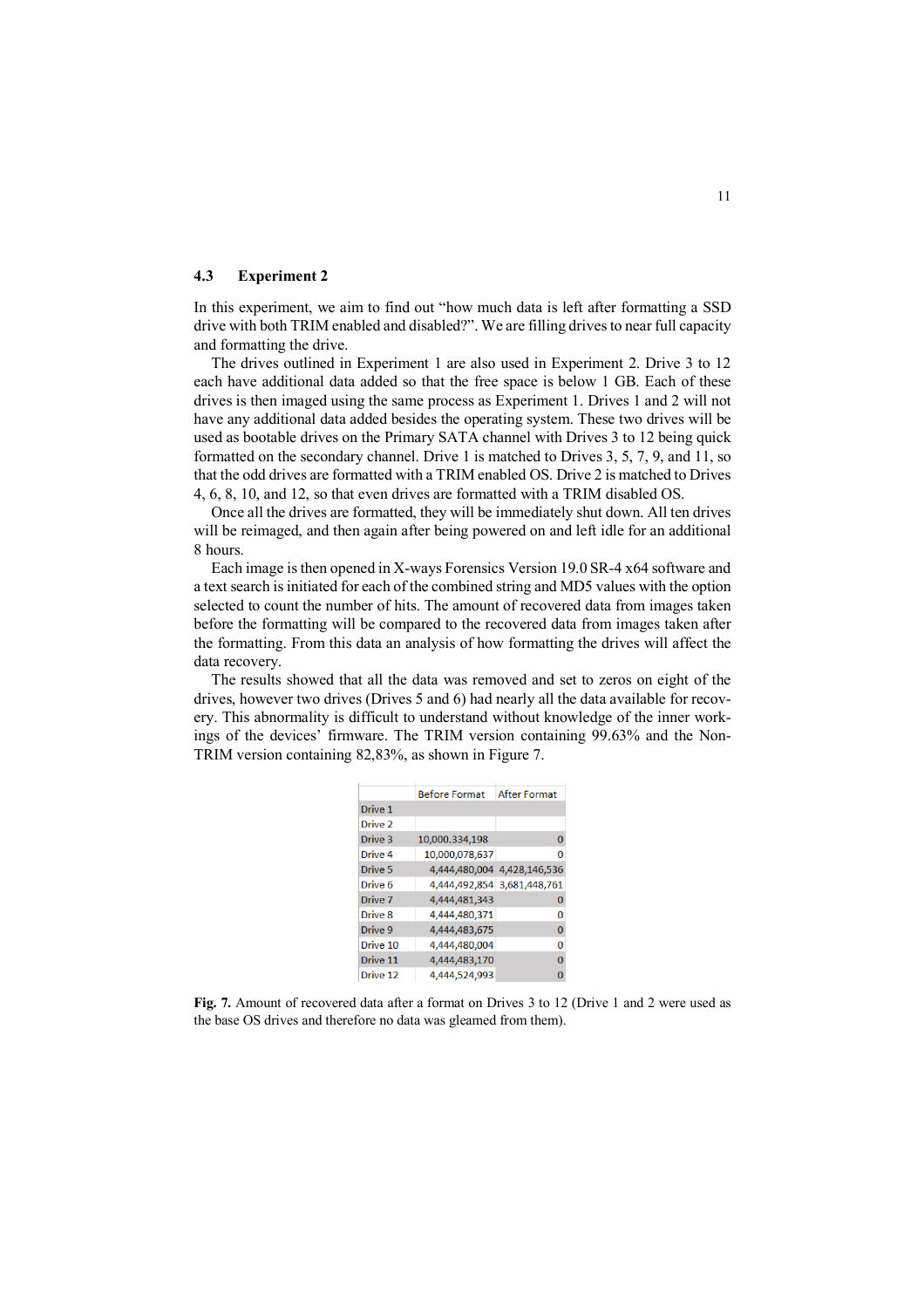#### **4.4 Experiment 3**

Experiment 3 tested if the SSD could be overwhelmed with garbage collection and if this could be seen somehow. Testing was conducted using the format command in Microsoft Windows 10 GUI file explorer. It used a new Samsung 500 Gb SSDs and measured the time to copy data to 500 GB of data to it until it reported being full. The drive would then be formatted, and another 500 GB of data would immediately be written to it. The hypothesis is that the measurement of time should significantly increase if the drive now suddenly needs to make room for the new data using garbage collection. The time of each write will be compared to see if background garbage collection will slow the data transfer after the format takes place. In this experiment no significant difference in time was found between the first and second writes. The action of background garbage collection could not be seen using this method.

### **4.5 Experiment 4**

Experiment 4 tested if the SSD could be overwhelmed with garbage collection and if this could be seen somehow. Testing using deleting of data and rewriting.

It used a new Samsung 500 Gb SSDs and measured the time to copy data to 500 GB of data to it until it reported being full. The data on the drive was all deleted (shift delete) and another 500 GB of data would immediately be written to it. The hypothesis is that the measurement of time should significantly increase if the drive now suddenly needs to make room for the new data using garbage collection.

The time of each write will be compared to see if background garbage collection will slow the data transfer after the data is deleted. Experiment 4 was similar to Experiment 3, however instead of formatting the drive, the data was simply deleted. This was again performed on a new drive that had never been used. The fact that a similar time was required was the same as in Experiment 3.

#### **4.6 Experiment 5**

Experiment 5 was performed to see if the action of garbage collection could somehow be seen by monitoring the power requirements.

In this case, the SSD was connected to a separate power supply and attached in series to a meter that could measure the power consumption to 1/100th of a milliamp. The drive was filled with data and then deleted or formatted as in Experiments 3 and 4. The hypothesis is that the drive should draw a high-power level until garbage collection ends and then settle down to an idle value. The amount of current will be monitored to see if background garbage collection can be observed.

In all cases, after the data was deleted or the drive was formatted the drive drew between 250 and 300 milliamps initially then within 10-15 seconds settled to approximately 150 milliamps. This stayed constant and never reduced after two days. Again, this experiment was inconclusive in determining if garbage collection could somehow be observed working in the background.

12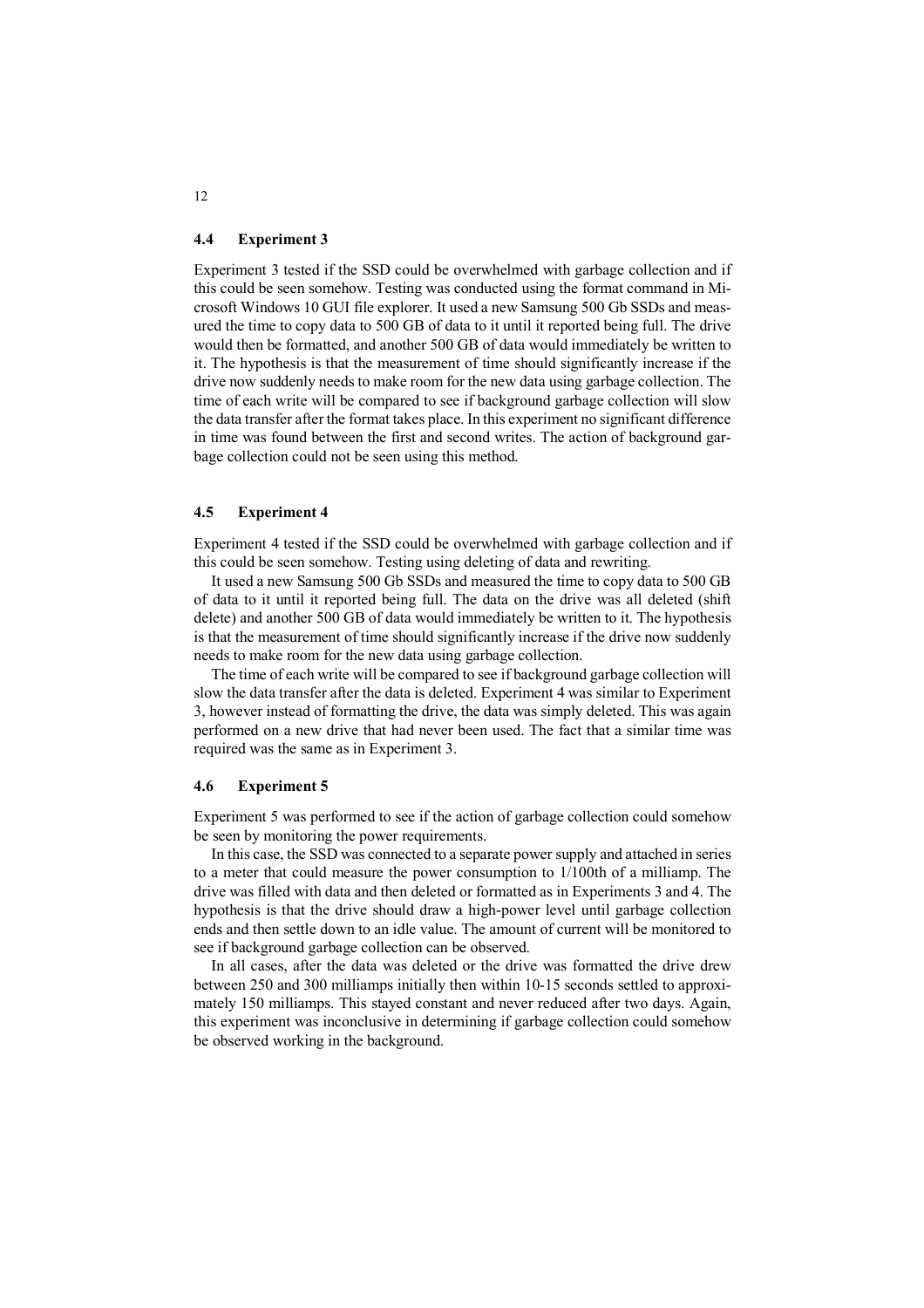#### **4.7 Analysis**

Forensic examiners have always been taught that data must be unchanging and that hashes are used to verify the integrity of all data. This was first applied to HDDs that were hashed before imaging. Once the image was complete, the new image was then hashed to confirm that it was an exact bit stream copy. The hash verified its integrity. At any point in the forensic process, the image could be rehashed to prove that it perfectly represented the original data as it was at the time of seizure.

With advancements in technology, things have begun to evolve. NAND flash memory and the use of mobile devices have caused a situation where it is now necessary to change data only slightly to be able to recover evidence. Every day criminals are convicted of crimes that depend on cellphone evidence to provide the smoking gun. But in nearly every case the extraction tools needed to recover the data must communicate with the operating phone. The phone needs to be charged, turned on, and just about ready to make a call. To have the phone operating means that it has changed data in the process. If companies like Cellebrite and Micro System Automation (XRY) could not change data, they would likely not be in business, and many crimes would go unsolved. It is the new norm to change data to allow an extraction to take place. Cellphones have an additional problem because they also use NAND flash memory that changes data behind the FTL, using garbage collection and wear levelling, as well as TRIM [2, 12].

SSDs contain NAND flash memory and behave in ways that have been compared to tampering when doing forensics on these devices [14]. It has been suggested that hashing these drives cannot confirm integrity since data changes over time [9].

Experiment 1 has found a very different conclusion. In every test of the drives being hashed found that over time the values did not change. This does not mean that the data behind the FTL was not changing, but just that what is presented to the OS does not change.

In Experiment 1, 144 images were made. These included three timed images, one immediately after the data was added and deleted, one after sitting idle for one hour, and a final completed eight hours after sitting idle. In each case, the zero hour, one hour, and eight-hour images all had their hashes match. This was opposite to what was discovered in Geier's paper. It should be noted that Geier's paper never mentioned whether they used a write blocker and that could easily explain why they saw hash changes [15].

Experiment 1 also found that data could be recovered after deletion on an SSD, however, it was not like what is expected from HDD. The amount of recovered data varied from model and manufacturer and was greatly reduced with the use of TRIM. This is opposite to what appears to be noted about TRIM by Joshi and Hubbard [14].

When data was added or deleted, it reduced the amount of recovered data from previous additions and deletions. It's changes being made to some data that may affect the recovery of other deleted data. This makes the use of forensic write blockers so important to help ensure that you recover the most evidence as well as ensuring the integrity of the original evidence. This is in opposition to some papers that comment that forensic write blockers are not suggested when imaging SSD drives [9].

Another finding in this experiment is the loss of recoverable data in SSDs where TRIM was disabled. Although much less recoverable data was available, significant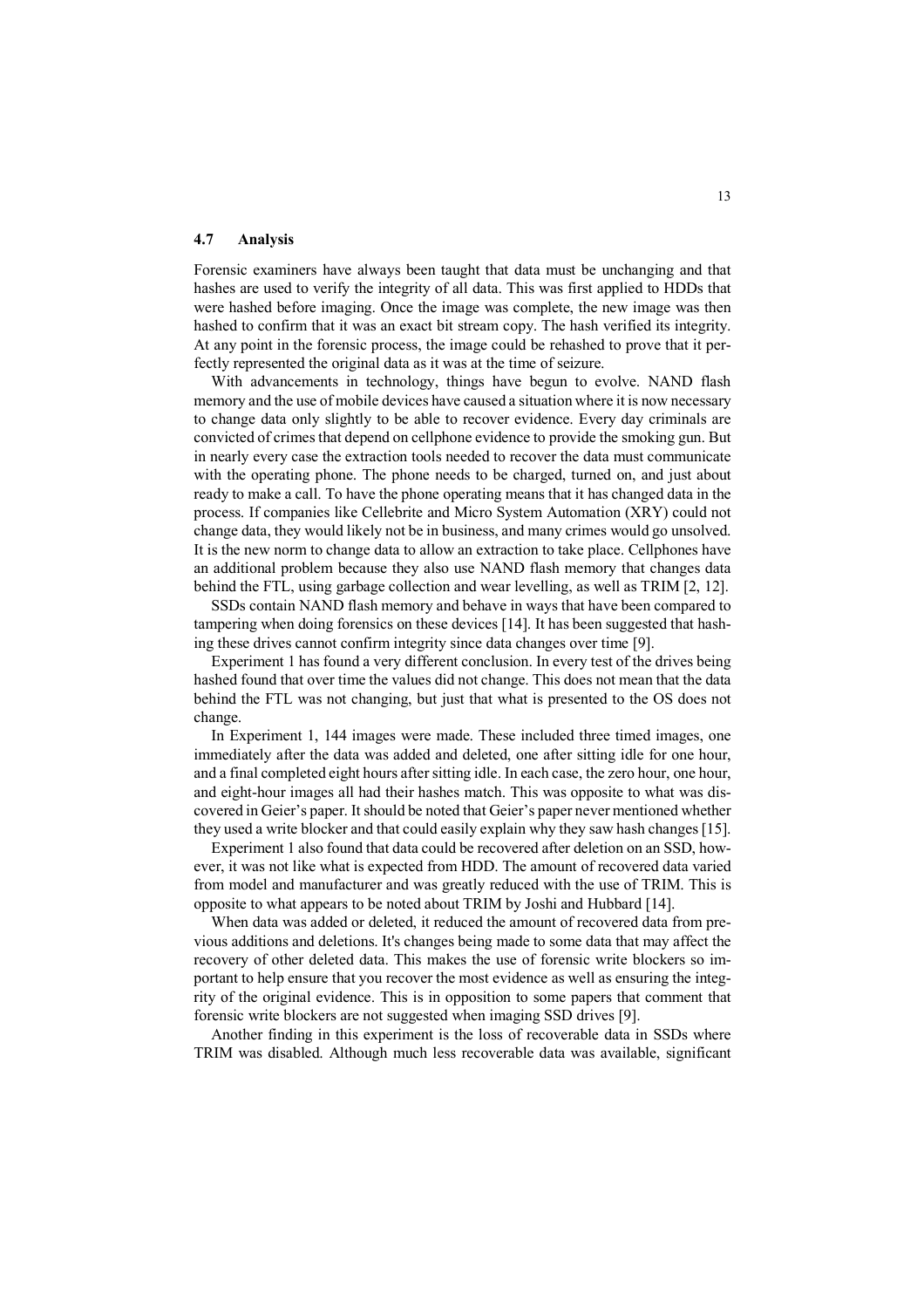reductions in data still happened. With the deletion of files in HDDs only the File Allocation Table (FAT) is updated. In SSDs without TRIM, nothing is telling SSD to clear data with garbage collection. Some information was found that suggests that Samsung is using specialized algorithms that are capable of reading the \$BitMap NTFS file. [2] This is a file in the NTFS file system that keeps track of the available clusters and is updated by the OS. Since the OS updates, this file with every deletion and this file is stored on the SSD; it only makes sense that the SSD controller can control the clearing of data using this file. The analysis in Experiment 1 shows that all manufacturers are using a similar design to keep up with the clearing of available data areas with or without TRIM. TRIM, however, seems to do a much better job, by leaving less recoverable data than the non-TRIM testing. It should be noted that TRIM is not needed with the advancements in newer SSD firmware. This suggestion was also mentioned in [9].

The results of this experiment are practically useful in providing support to any cases that might be challenged in court regarding the integrity of the evidence. Using a forensic write blocker ensures that any reduction of recoverable evidence was caused by the suspect and not the forensic examiner. The integrity of the evidence can be proven from this point forward by simply rehashing the image.

The analysis in Experiment 1 is more comprehensive than many other papers as it used 12 different models of drives that were imaged a total of 148 times to gather the needed evidence. These were new drives and contained no prior data, as well they were operated on the primary SATA channel with an OS installed on each drive. Experiment 1 tried to replicate a standard laptop or desktop seized during a search warrant.

An interesting finding happened with Drive 9. This drive would not boot after the first set of data was added and then imaged. After the boot failure the drive was wiped, and then the experiment was started again. In all cases, no data was recovered from the drive during first three additions of data and imaging. This was unusual to see this happen with just one drive. It is likely possible that the memory was empty when first purchased, but the wiping process added scrambled data to all areas of the memory when the wiping program used a zero's in the filling process. This would actually mean that the drive was full when the experiment took place and would likely have different results than any of the other drives. It is possible that some of the experiments in other papers that had opposing results to the ones in this paper may have used drives that had been wiped and used previously. None of the papers reviewed in this paper noted buying new unused drives. This is another reason why the results of this paper are comprehensive. This specific issue could also be the basis for further investigations regarding the issue between new drives and wiped drives.

Experiment 2 tested whether data was available for recovery after being filled with data and then formatted. The drives had data added so that they were within 1Gb of being full. The drive was imaged and then formatted. The drives were imaged immediately to create an after-format image. A subsequent image was again made after the drive sat idle and powered up for eight hours. In this case, the results were slightly mixed. Eight of the ten drives showed only the partition table and NTFS structure with the rest all being zeros. Drives 3 and 4 had nearly all the data recoverable. This shows that each of the drives have firmware that works differently. TRIM did not seem to affect any of the results in drive three and four. In every case, the eight-hour image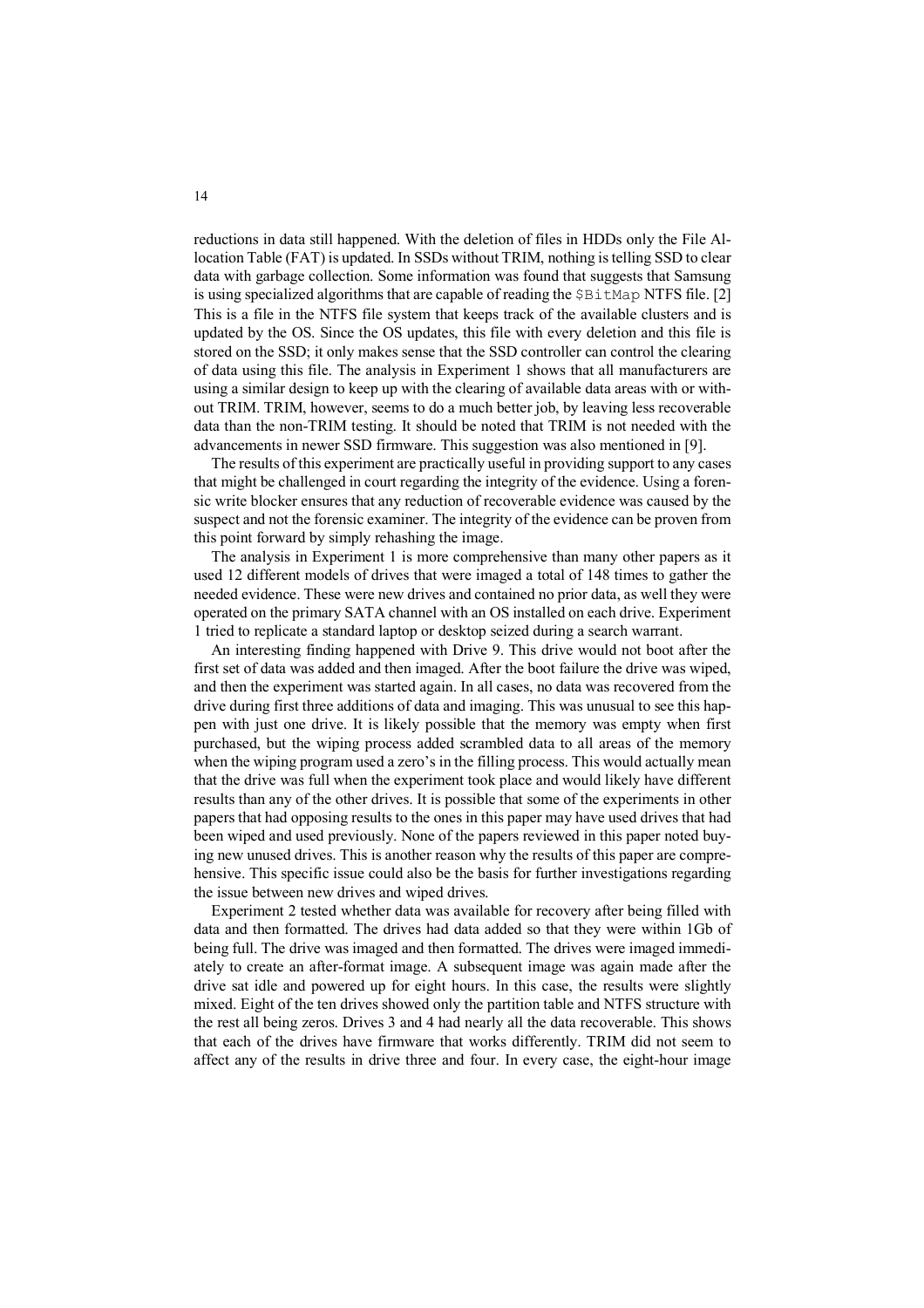matched the image that was done immediately after format. This further confirmed the results found in Experiment 1 where the data did not change over time.

Experiment 3 tested if the SSD could be overwhelmed with garbage collection, and whether it could be seen somehow. It used a new Samsung 500 Gb SSDs and measured the time it took to copy 500 GB of data until it reported being full. The drive would then be formatted, and another 500 GB of data would immediately be written to it. The hypothesis is that the measurement of time on the second write should significantly increase if the drive now suddenly needs to make room for the new data using garbage collection. The first write took approximately 18 minutes using a secondary SATA channel. The second write after formatting took about the same time. In fact, it may have been slightly faster. The results of this experiment were inconclusive. It did not help determine if garbage collection was working behind the FTL, making room for data in the background.

Experiment 5 was performed to see if the action of garbage collection could somehow be seen by monitoring the power requirements. In this case, a SSD was connected to a separate power supply and attached in series to a meter that could measure the power consumption to 1/100th of a milliamp. The drive was filled with data and then deleted or formatted as in Experiments 3 and 4. The hypothesis is that the drive should draw a high-power level until garbage collection ends and the drive settle's down to an idle value. In all cases, after the data was deleted or the drive was formatted the drive drew between 250 and 300 milliamps initially then within 10-15 seconds settled to approximately 150 milliamps. This stayed constant and never reduced after two days. Again, this experiment was inconclusive in determining if garbage collection could somehow be observed happening behind the FTL.

# **5 Conclusion and Future work**

The experiments in this paper have been successful in bringing forward an opposing view to some of the other papers [1, 15]. These experiments show that although things have changed in SSDs when compared to HDDs the way forensic examiners do forensics should stay practically the same. This comes with an understanding that NAND flash may hold deleted evidence that will not be shown to the OS. Currently, the standard practice is to image the SSD using a write blocker and the SATA/NVMe connection. In the future, forensic examiners will need to look at chip removal to bypass the FTL and be able to access all the possible deleted data. This comes with a cost where the labs will need to be able to remove the chips and correctly reconfigure the allocated data as well as recover additional deleted data. The experiments in this paper left many opportunities for further research regarding the data behind the flash translation layer and how to recover it for important cases.